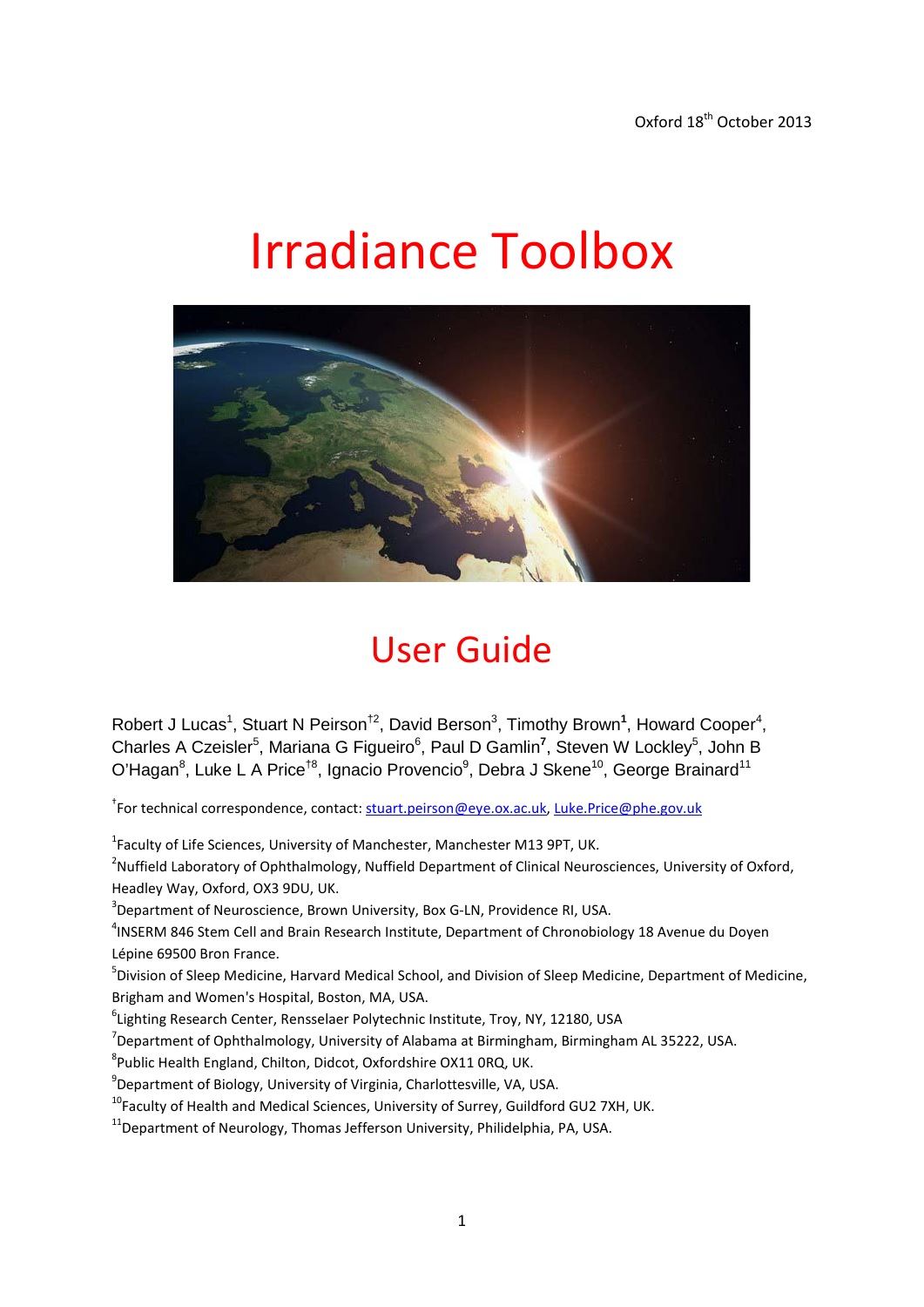#### **CONTENTS**

| A) | <b>BASIC USE</b>                                              | 3  |
|----|---------------------------------------------------------------|----|
|    | 1. Select mode                                                | 3  |
|    | 2. Details of light measurement                               | 3  |
|    | Light source                                                  | 3  |
|    | Units                                                         | 5  |
|    | Amount                                                        | 5  |
|    | 3. Additional light source parameters                         | 5  |
|    | 4. Photopic illuminance                                       | 6  |
|    | 5. Human retinal photopigment complement                      | 7  |
|    | 6. Unweighted summations from 380 to 780 nm inclusive         | 8  |
|    | 7. Accuracy and limitations                                   | 9  |
| B) | <b>EXAMPLES OF USE</b>                                        |    |
|    | Example 1 – Use of user-measured SPD (1nm or 5nm)             | 10 |
|    | Example 2 – Comparison of white light sources ('Approximate') | 11 |
|    | Example 3 – Simple light conversion                           | 12 |
|    | APPENDIX 1 - EQUIVALENT $\alpha$ -OPIC ILLUMINANCE            | 13 |
|    | APPENDIX 2 - PRE-RECEPTORAL FILTERING                         | 14 |
|    | APPENDIX 3 - TERMINOLOGY                                      | 16 |
|    | APPENDIX 4 - SAMPLE SPECTRAL POWER DISTRIBUTION               | 17 |
|    | <b>REFERENCES</b>                                             | 19 |

The primary function of this toolbox application is to calculate effective illuminance for each of the 5 photopigments in the human eye, based upon accurately measured spectral power distributions. The 'Toolbox' worksheet automatically calculates these quantities from simple information provided by the user. For those who prefer to calculate these quantities for themselves, the relevant spectral sensitivity functions are provided in the separate worksheet labelled 'Reference' and a detailed description of the calculation appears in **Appendix 1** of this user guide. In addition, the application provides a number of other tools which may be of use for photobiologists.

The instructions in this document provide an overview of the Irradiance Toolbox application and details of the methodology used for the calculations. The Excel application is written in Excel 2010, running on Windows 7 on PC, and saved in .xls format for backward compatibility. Cosmetic differences may occur given different Office versions, operating systems or platforms. The calculations include no macros to minimise security risks and to ensure (hopefully) the application works on most systems. The toolbox is a human photoreception model. Separate models should always be used for animal studies to represent differences in pre-receptoral and receptoral spectral properties.

This work derives from 1<sup>st</sup> International Workshop on Circadian Neurophysiological Photometry and from previously unpublished work at University of Oxford.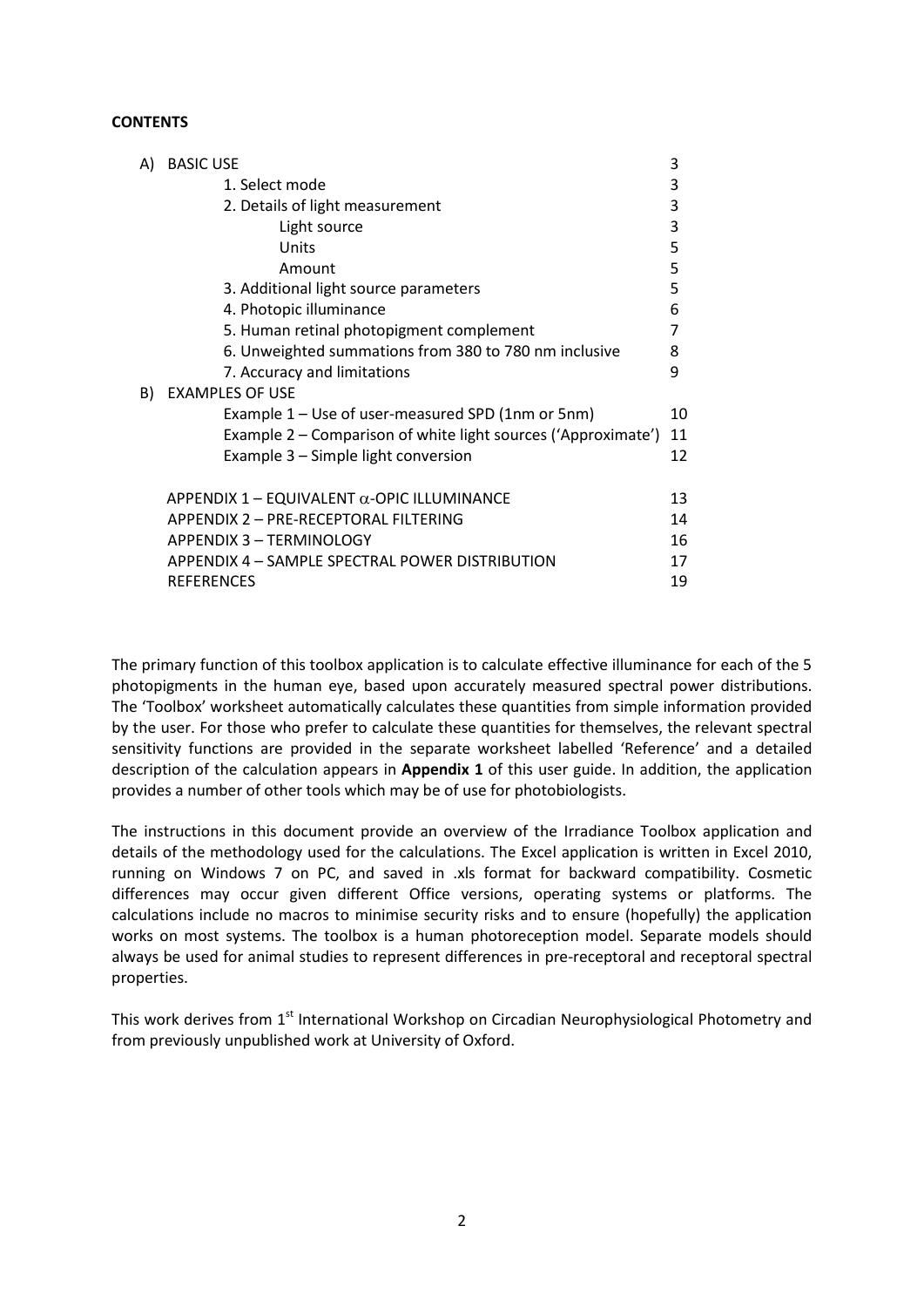# **A) BASIC USE**

Cells coloured **blue** are unlocked, and enable user input. These are described sequentially below. Other cells are locked to prevent calculations based on user-input from being altered and to help protect against errors. In addition, some cells will only accept a limited range of values. Values outside these ranges are prevented as the results obtained will be inaccurate. Some cells also present an input message when activated, providing further information regarding the input to the cell. The position of these messages may sometimes cover regions of the worksheet, and as such, these can be moved by clicking and dragging the message to a more suitable location – a large blank area has been provided for this purpose next to the inputs.

#### **Title and printing**

This is provided for reference, so that if data is printed or saved, a reference or description of the experimental conditions can be included. The toolbox will print onto 2 sides of A4, and the title is duplicated on page 2.

#### **1. Select mode (input)**

The Irradiance Toolbox can be used in either of three modes – '*1nm', '5nm'* or '*approximate'*. In '1nm' and '5nm' mode, irradiance measured as an exact spectral power distribution by the user (incident on the surface of the eye) is entered by the user in column AH and shown as used for calculations in column U (in  $\mu$ W/cm<sup>2</sup>/(5nm)) – all the values in this range must be entered, or set to zero if appropriate. The toolbox works on 5 nm resolution, but a 1 nm resolution spectral power distribution (SPD) option is provided for convenience. The user does not need to modify their data, it will be converted automatically into 5nm resolution data, for example, by summating the five values 488 nm to 492 nm, inclusive measured in  $\mu$ W/cm<sup>2</sup>/nm to give the value for 490 nm. As a result of this summation, when using 1 nm resolution, data should ideally be entered from 378-782 nm, rather than 380-780 nm although in most cases the 380-780 nm data will give nearly identical answers. Alternatively, an 'approximate' mode may be used, where it is assumed that the SPD of the light source is approximated by a standard spectral power distribution (in **Section 2**, below).

**WARNING: If 'approximate' mode is used, differences between the assumed and actual spectral power distribution will occur leading to reduced accuracy, particularly for broader, complex spectra from incandescent, fluorescent and white LED sources. Wherever possible, 'exact' mode should be preferred, and measurements should be made using a calibrated spectrophotometer. We recommend that illuminance values calculated using the approximate mode are clearly marked as 'estimates' in any published work.**

#### **2. Details of light measurement (inputs)**

This section defines the **light source, quantity** and **units** which are used for subsequent calculations. These inputs are only needed for calculations in the 'approximate' mode.

#### **Light source**

If 'approximate' mode is chosen, then an appropriate light source should be chosen from the dropdown list, which will determine the spectral power distribution (SPD) used for subsequent calculations. The SPD of the light source currently in use is plotted in the upper graph on the Toolbox application in blue. As noted above, for accuracy it is strongly recommended that exact mode is used based upon a calibrated spectral power distribution (SPD) measurement. Otherwise, the standard illuminant functions provided may not accurately reflect the light source in use, providing a potential source of error. Examples of these are shown as relative spectral power distributions (RSPDs) in **Figure 2.1** and described below: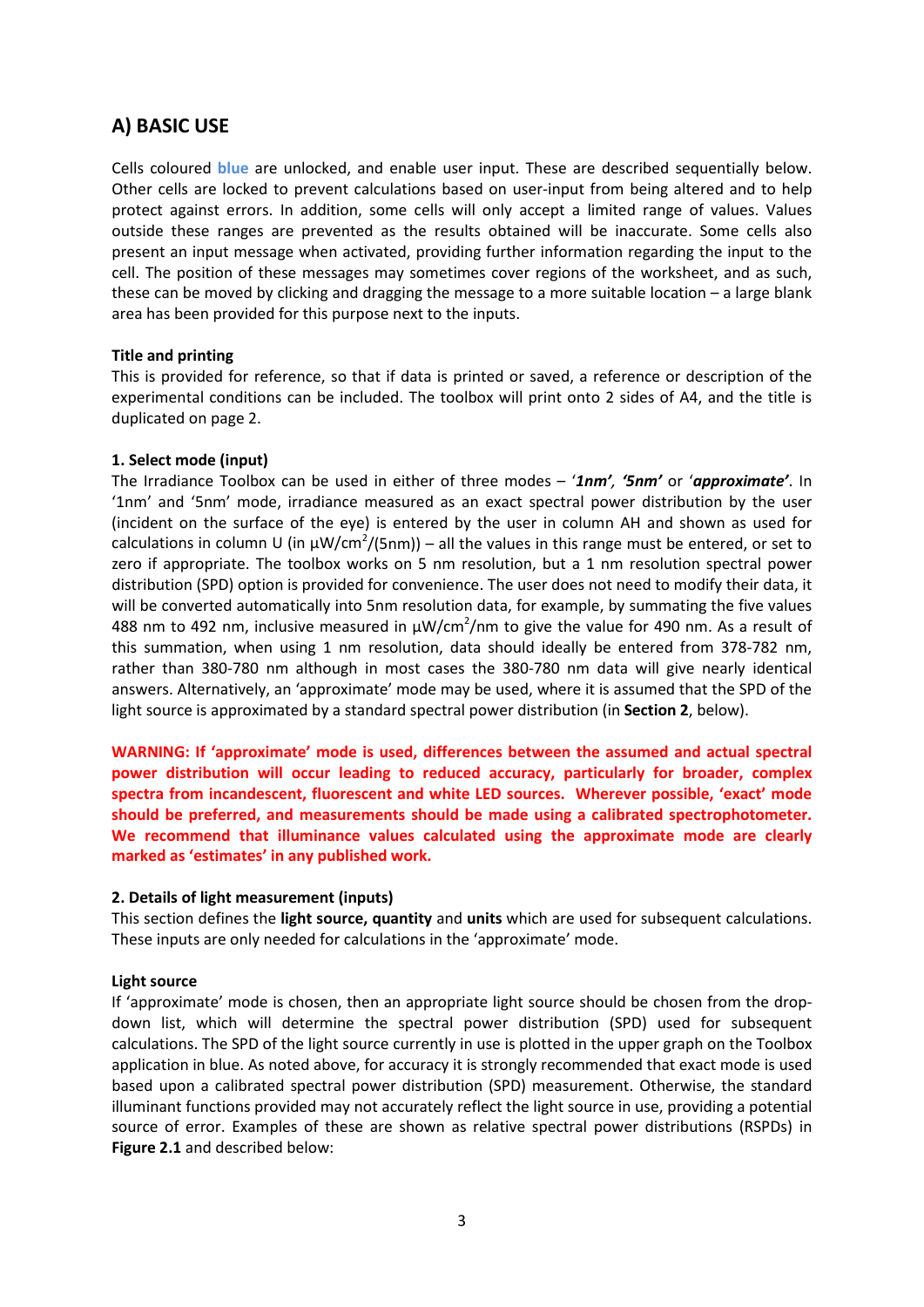- **A** Incandescent. Based on the CIE standard illuminant A [S1]. Illuminant A represents an incandescent tungsten filament lamp. This corresponds to a blackbody temperature, T = 2856 K.
- **D** Daylight. Based on the CIE standard illuminant D<sub>65</sub> [S1]. This corresponds to a blackbody correlated colour temperature (CCT) of around 6500 K, with atmospheric filtering.
- **F** Fluorescent. This is based on a fluorescent light source, corresponding to the CIE standard illuminant F11 (CCT = 4000 K), [S1].
- **L** White LED, an example comprising a blue LED combined with a yellow phosphor. CCTs of this type of illuminant can vary considerably. (CCT  $\approx$  4730 K) NB: Not a CIE standard illuminant.
- **N** Narrowband (including 'monochromatic'). This enables narrowband light sources, such as narrow band-pass filters and single-colour LEDs to be modelled. SPDs are based on a Gaussian distribution with user defined peak wavelength and full-width half-maximum (FWHM) values. These details are entered in **Section 3**, below. For many 'monochromatic' filters used in photobiological research, FWHM is typically ~10 nm. Due to the integration range used for subsequent calculations, values are limited to 400-750 nm for peak wavelength and 5-50 nm FWHM.
- **B** Blackbody radiator (also see **Section 3** instructions). This provides an SPD based on a blackbody radiator of defined colour temperature (see **Figure 3.2**). Colour temperatures between 2,000-20,000 K can be used.
- **E** CIE standard illuminant E is an equal-energy radiator [S1], with equal spectral irradiance across the 380-780 nm range. This provides a useful theoretical reference, and is used to relate equivalent α-opic lux values to photopic lux (see **Section 5**, below). For an equal energy source 1 photopic lux implies 1 equivalent  $\alpha$ -opic lux (simultaneously for each photoreceptor, labelled "α", based on a standard observer of 32 years of age).



**Figure 2.1**. Example relative spectral power distributions, including incandescent (A), daylight (D), fluorescent (F), narrowband (N), blackbody (B) and equal-energy radiator (E). Narrowband sources require a peak wavelength and bandwidth (in this example 10 nm FWHM, full width at half maximum). Blackbody sources require a temperature to be specified.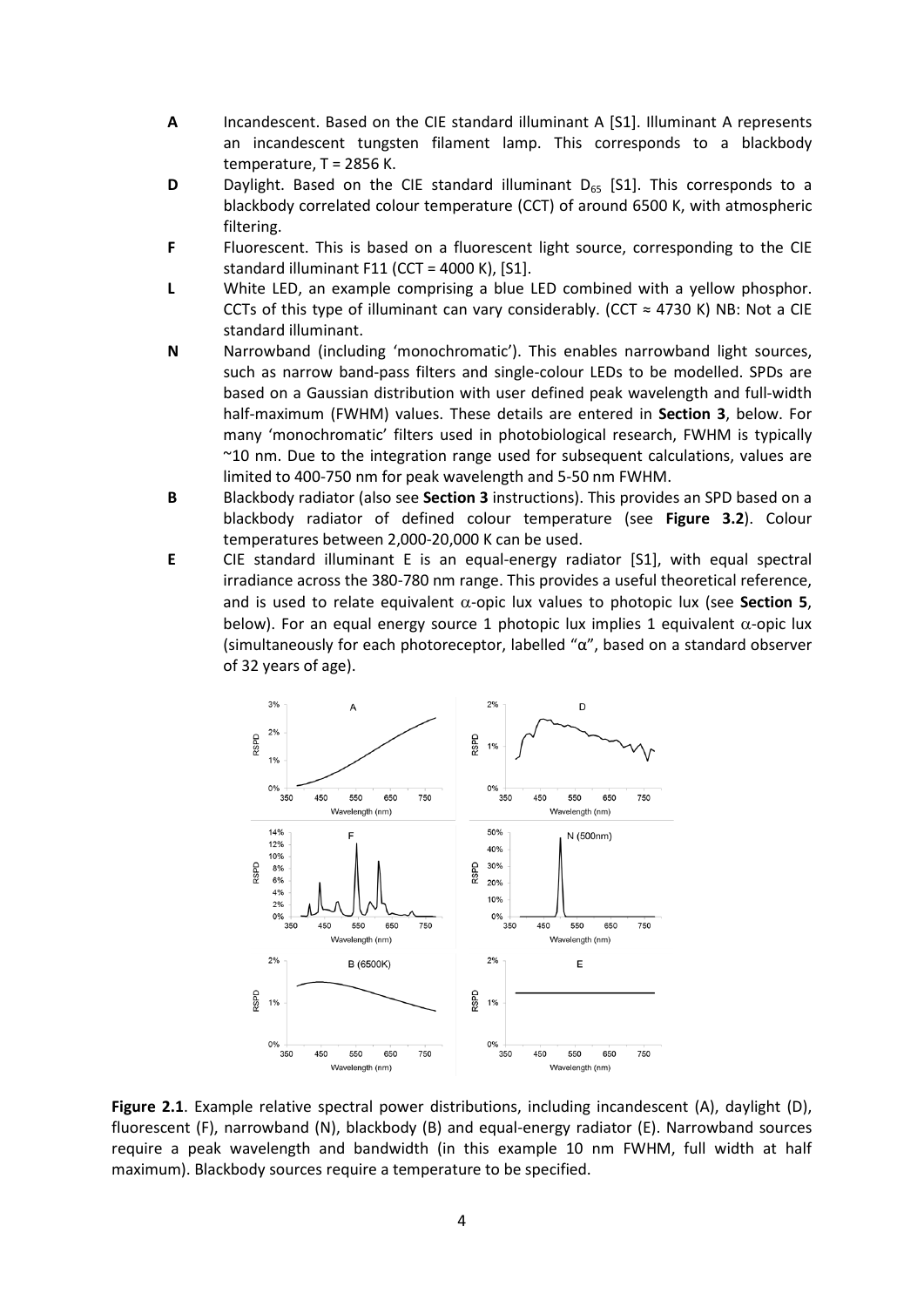#### **Units**

This box specifies the unit of light that is to be used for subsequent calculations. The drop-down menu provides three options:

- **L** lux (lumens per square metre or  $Im/m<sup>2</sup>$ )
- **P** Power  $(\mu W/cm^2)$
- $Q$  Log quanta ( $log_{10}$  photons/cm<sup>2</sup>/s). Note: log quanta are used due to the vast difference in scale that non-log values introduce. 12.2  $log<sub>10</sub>$  quanta equals exactly 10 times 11.2 log<sub>10</sub> quanta *etc.*

#### **Amount**

The quantity of light used for subsequent calculations. This is a non-spectral measure (i.e. a single value), in the unit as defined in the previous box.

For example, to enter 100 lux of fluorescent light (based on an approximated standard fluorescent spectral power distribution), then these three cells should be filled out as follows:

Light source F Units L Amount 100

#### **3. Additional light source parameters (inputs)**

If a Narrowband (N) or Blackbody (B) light source is selected, then additional parameters are required to define the light source.

*Narrowband*: For Narrowband light sources, a peak wavelength is required (between 400-750 nm) and a full-width half-maximum (FWHM, between 5-50 nm). The effects of these parameters are illustrated in **Figure 3.1** below.



**Figure 3.1**. Narrowband light sources. Comparison of relative spectral power distributions (RSPD) for a blue laser with a 450 nm peak, 10 nm FWHM (black) and a green light source, 550 nm peak, 25 nm FWHM (red). Note the change in FWHM results in a wider spectral peak.

*Blackbody*: For blackbody light sources, the chosen blackbody temperature in kelvins must be between 2,000-20,000 K. An illustration of the effects of blackbody temperature on the spectrum is shown in **Figure 3.2** below. The peak emission of the chosen temperature is also shown, within the 380-780 nm range. Note, for temperatures below 3730 K this peak is >780 nm and for temperatures over ~7575 K this peak is <380 nm. For values outside this 3730-7575 K range a "n/a" error will be shown for peak spectral irradiance.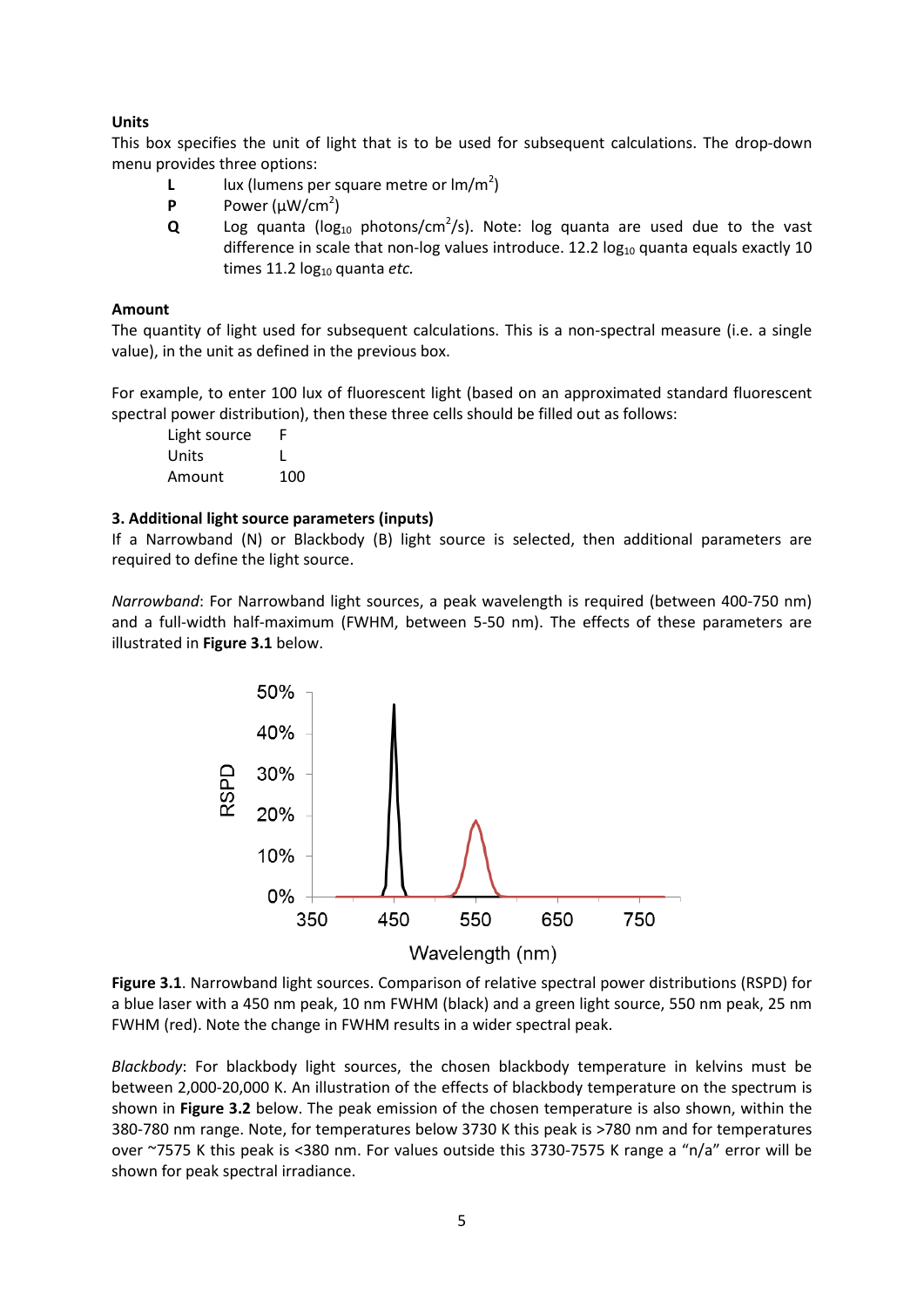Blackbodies emit light with a spectral distribution that depends on their temperature. The colour of the light from a blackbody is strongly related to its temperature in kelvins. Correlated colour temperatures are calculated for other illuminants based on the blackbody that emits light with the 'most similar' colour, based upon colour-matching coordinates. Users should be aware that although many light manufacturers state correlated colour temperatures (CCT), these are not blackbody temperatures, and can be misleading. A 5000 K fluorescent lamp does not produce the same spectrum as a blackbody radiator at 5000 K; it may not even be a similar perceptual colour. The 'blackbody' feature of the toolbox works only with true blackbody radiators, for which the true colour temperature must be known.



Figure 3.2. Blackbody light sources, illustrating the shift from long to short wavelengths with increasing temperature in the relative spectral power distributions over the range 380-780 nm.

#### **4. Photopic illuminance (output)**

This section provides an output in photopic illuminance based upon the values entered in **Section 1**, and, if approximate mode applies, **Sections 2-3**. If 'Units' in **Section 2** is set to Lux (L), this value will be identical to the value entered for 'Amount'. In 'exact' mode 'Units' and 'Amounts' inputs are not used, and this output will convert the measured spectral power distribution into a lux value based on the human photopic sensitivity function,  $V(\lambda)$ .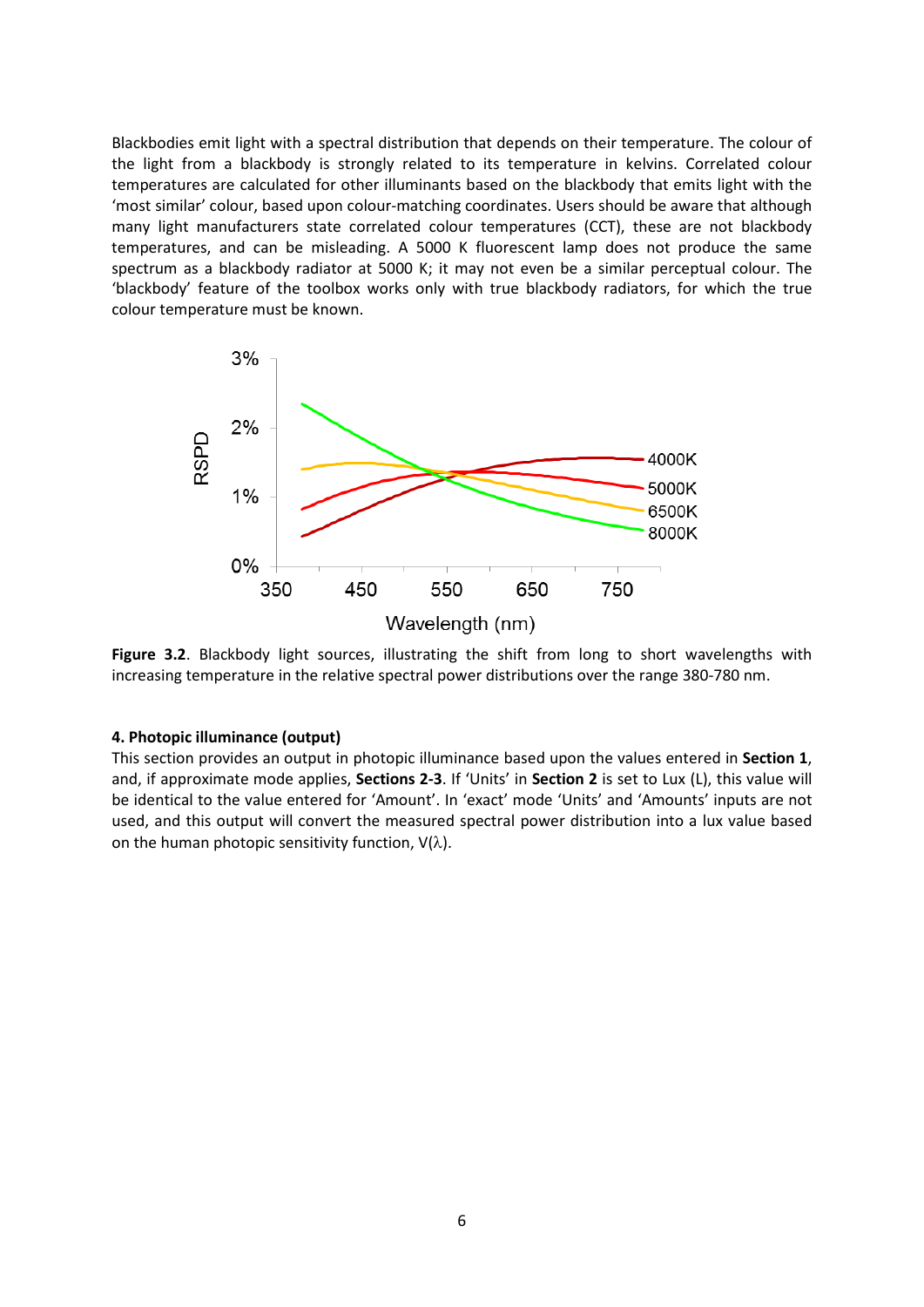#### **5. Human retinal photopigment complement (outputs)**

The primary function of this toolbox is to calculate equivalent "α-opic" illuminance values for each of the 5 photopigments in the human eye ( $\lambda_{\text{max}}$  values based on Dartnall et al. [S2], with full absorption curves based on Govardovskii et al., [S3]). This section provides a weighted output, based on the 5 photopigments of the human eye, corrected for pre-receptoral filtering (shown in **Figure 5.1,** and detailed in **Appendix 1**). Furthermore, the incident light absorbed by the receptor depends on the peak axial optical density, effectively broadening the sensitivity curves. To account for this selfscreening effect, the sensitivity template is also adjusted based on the optical density of photopigment. The mean values of photopigment optical density at peak absorptance were taken to be approximately 0.40 for the rods, 0.30 for the S-cones and 0.38 for the other cones [S4-S6]. It should be noted that these values are based on a 10 degree visual field, and the optical density may vary in the peripheral retina. Due to the low pigment concentration and lack of specialised membrane structures in ipRGCs, the presence of melanopsin is not thought to appreciably modify the sensitivity curve in the same manner.



**Figure 5.1.** Spectral absorptance of human retinal photoreceptors, corrected for pre-receptoral filtering. All spectra are normalised to give an integrated area of 100%.

This output is given in our suggested new photometric units equivalent  $\alpha$ -opic lux, where  $\alpha$  defines the photopigment. These values are provided to help place these measurements into the context most familiar with most biological researchers (*i.e*. lux values). Moreover, this enables the sensitivity of each photopigment channel to be addressed independently. This results in 5 measurement output values, corresponding to the human retinal photoreceptor complement. An equation for equivalent α-opic illuminance is provided in **Appendix 1**; the 5 versions are summarised in **Table 5.1**:

**Table 5.1**. Photopigment complement of the human retina used for weighted outputs

| Symbol       | <b>Prefix</b>     | <b>Sensitivity</b> | $\lambda_{\text{max}}$ | $\alpha$ in N <sub>a</sub> ( $\lambda$ ) | Curve                 |
|--------------|-------------------|--------------------|------------------------|------------------------------------------|-----------------------|
| $E_{sc}$     | <b>Cyanopic</b>   | <b>S</b> cone      | 419.0                  | <b>SC</b>                                | $N_{\rm sc}(\lambda)$ |
| $E_{z}$      | <b>Melanopic</b>  | <b>Melanopsin</b>  | 480.0                  | z                                        | $N_z(\lambda)$        |
| $E_{r}$      | Rhodopic          | Rod                | 496.3                  |                                          | $N_r(\lambda)$        |
| $E_{\rm mc}$ | <b>Chloropic</b>  | <b>M</b> cone      | 530.8                  | mc                                       | $N_{\rm mc}(\lambda)$ |
| $E_{\rm lc}$ | <b>Erythropic</b> | L cone             | 558.4                  | IC                                       | $N_{\rm lc}(\lambda)$ |

The equations used to calculate these equivalent  $\alpha$ -opic illuminance values are set to ensure that equivalent  $\alpha$ -opic lux values are always identical to photopic lux for a theoretical equal-energy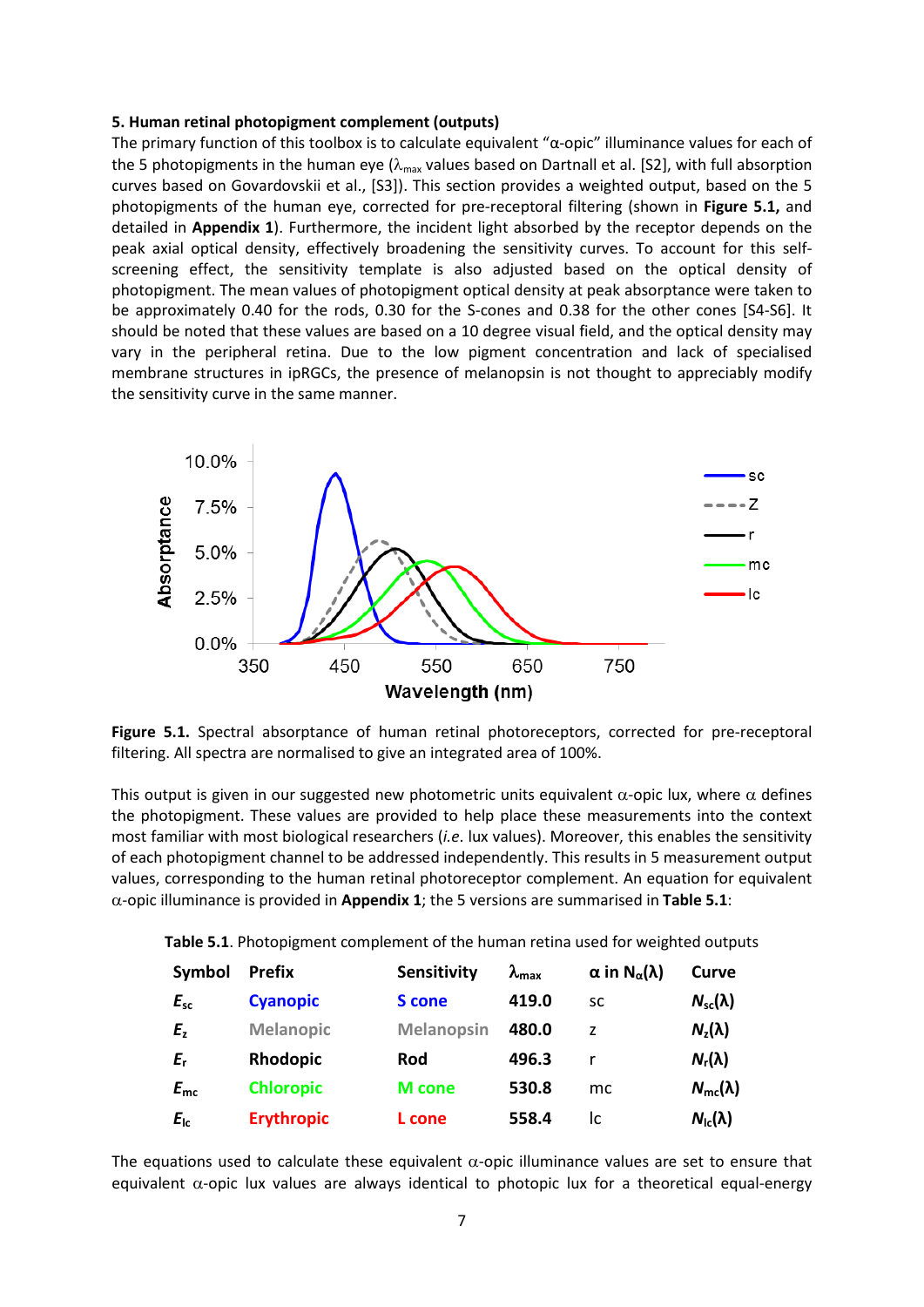radiator (option E in **Section 2**), based upon a 32 year old standard observer (with an undilated pupil – see **Appendix 2**). The standardised spectral weighting functions are plotted in the third toolbox figure (also **Figure 5.1** above). The '**Chart input**' box allows the user to select one of these photoreceptor channels. The weighted power for this photoreceptor is then shown in the upper graph on the Toolbox application in red, compared against the unweighted irradiance incident on the surface of the eye in blue. As the chart input is changed in this section, the red line showing the weighted power will change depending on the  $\lambda_{\text{max}}$  of the chosen photopigment.

In addition, the  $\alpha$ -opic lux values for each photopigment channel are shown in the second graph on the Toolbox application. Examples of these outputs are shown in **Figure 5.2**, along the bottom row.



**Figure 5.2**. Examples of equivalent α-opic lux outputs. 100 photopic lux of three light sources (fluorescent, incandescent and 450 nm narrowband) are shown to compare their equivalent  $\alpha$ -opic illuminance for the photopigment complement of the human retina. Upper panels show spectral power distribution (blue) with melanopic weighted power (red). Lower panels show lux equivalents for all 5 photoreceptors. 100 photopic lux of fluorescent light provides similar equivalent lux values for the chloropic and erythropic functions (mc and lc), as these photopigments have a similar peak sensitivity to the photopic sensitivity function  $V(\lambda)$ . Lower levels, however, are apparent for rhodopic, melanopic and cyanopic functions (r, z and sc). For incandescent light, similar values are again obtained with much lower equivalent cyanopic lux (sc). For a narrowband 450 nm source (20 nm FWHM), 100 photopic lux produces a greatly enhanced equivalent cyanopic lux, with very low levels of rhodopic (r), chloropic (mc) and erythropic (lc) activation.

#### **6. Unweighted summations from 380 to 780 nm inclusive (outputs)**

Three types of unweighted, or radiometric, output quantities are provided here for the light source defined by the user (see **Sections 1-2**). This enables conversion between photometric and radiometric units. Once a light source is specified, the output quantities are given here in radiometric units:

- i.  $\mu W/cm^2$
- ii. photons/cm<sup>2</sup>/s
- iii.  $log q$ uanta =  $log_{10}$  photons/cm<sup>2</sup>/s

For example, a standard fluorescent spectral power distribution (F), of 100 lux, will be equivalent to 29.7  $\mu$ W/cm<sup>2</sup>, 8.24E+13 photons/cm<sup>2</sup>/s or 13.92 log quanta. (The remainder of this guide adopts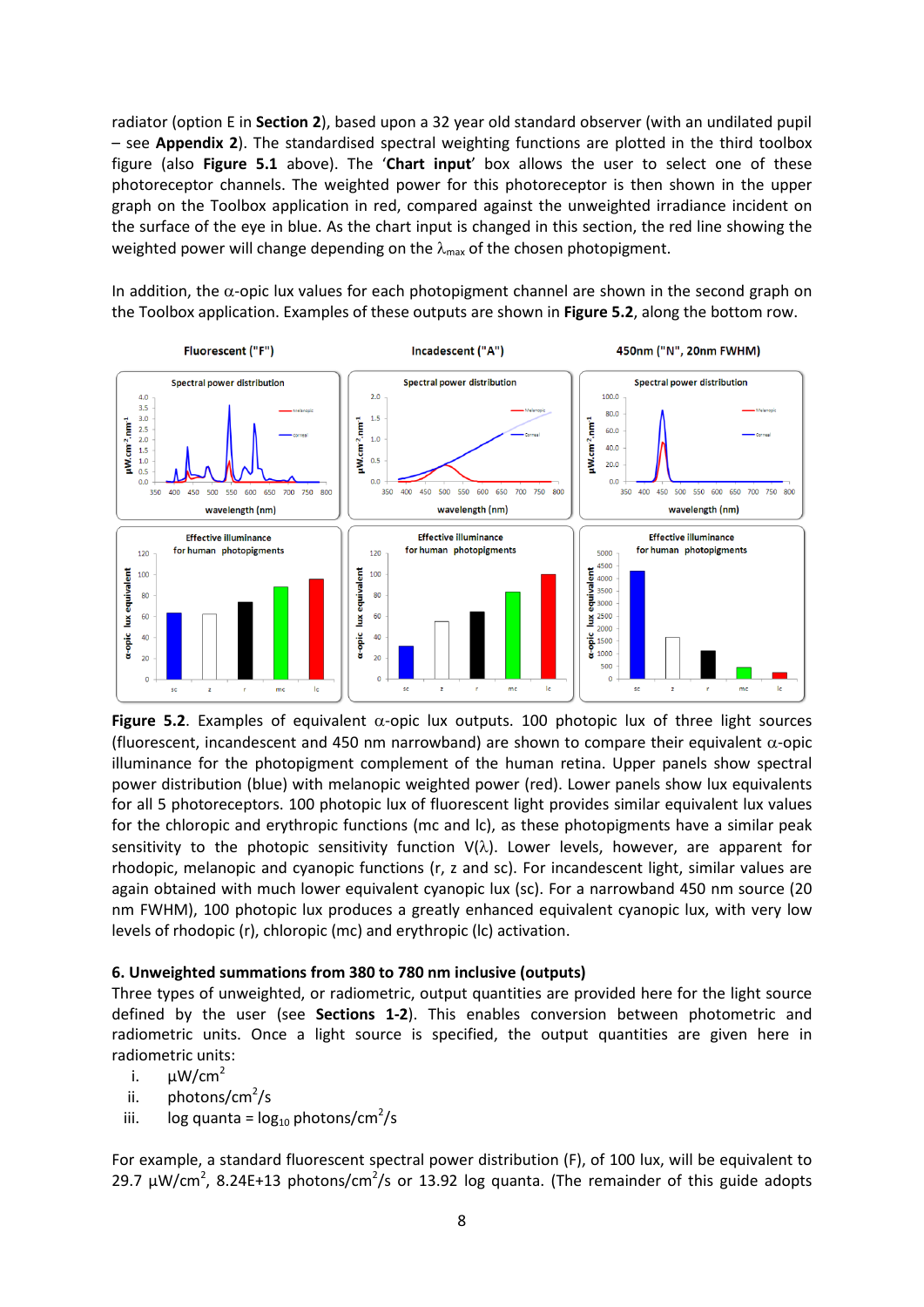photons/cm<sup>2</sup>/s and, for related log quanta, the notation aE+n for the more usual convention a \* 10^n for consistency with Excel cell number formats, as well as using log to indicate  $log_{10}$ .)

Note that radiation outside the range 380-780 nm is excluded (378-782 nm for 1 nm resolution data), so conversions including radiation outside this range are not supported.

#### **7. Accuracy and limitations**

The toolbox is based on data for ocular pre-receptoral transmittance quoted at 10 nm intervals (see **standard observer, Appendix 3**). In addition, **Appendix 3** lists the wavelength of maximum sensitivity for each photoreceptor template, which is based on a goodness of fit statistic that is relatively insensitive to small variations the peak wavelengths. For this reason, the toolbox is built to perform calculations using 5 nm wavelength bins (rather than 1 nm bins).

Idealised monochromatic sources cannot be specified at exact wavelengths in the toolbox. If equivalent α-opic lux calculations of this sort are required, the reference functions can be used for an interpolation. However, it is doubtful whether the increase in mathematical accuracy would be particularly useful. Inter-comparisons of calibrations traceable to primary standards between independent laboratories would probably be needed to convincingly demonstrate reproducible improvements in accuracy.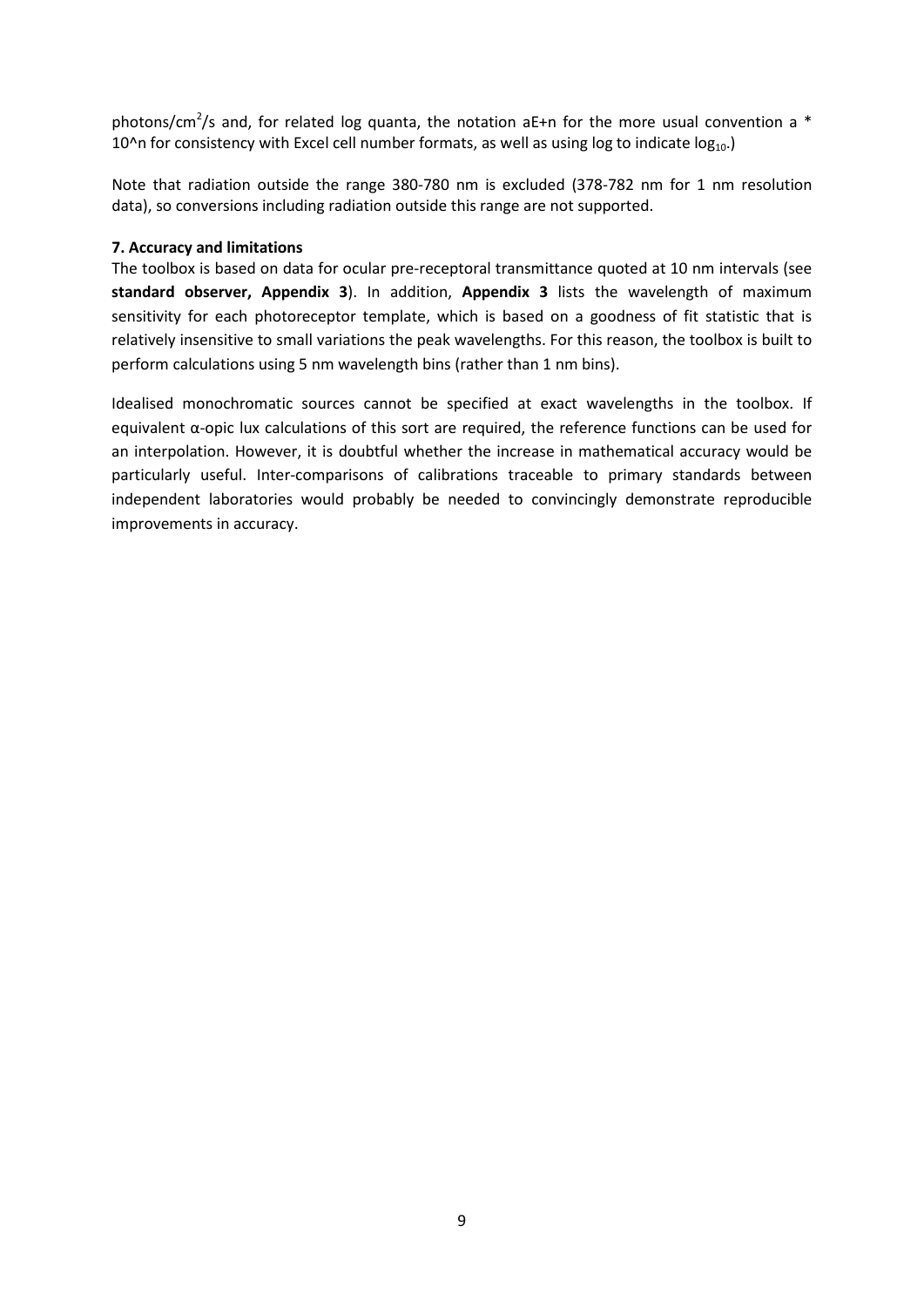## **B) EXAMPLES OF USE**

#### **Example 1 – Use of user-measured SPD ('5nm')**

In a study on a non-visual response to light in healthy human subjects such as circadian phaseshifting, a white LED light source was used. The spectral power distribution incident on the surface of the eye was measured with a suitably calibrated spectroradiometer.

- 1. Select '5nm spectral data' mode.
- 2. Enter the spectral power distribution between 380-780 nm in column AH. This can be obtained by making a measurement with a calibrated spectrophotometer. The SPD used in this example is shown in **Figure B1** and the measured SPD is provided in **Appendix 4** as **Table A4.1**. No more inputs are required in this mode.
- 3. The equivalent  $\alpha$ -opic lux values for this white LED light are:

| i. Cyanopic lux   | 516.41 |
|-------------------|--------|
| ii. Melanopic lux | 528.50 |
| iii. Rhodopic lux | 488.95 |
| iv. Chloropic lux | 444.85 |
| v. Erythropic lux | 406.19 |

These values are summarised in **Figure B1**. This LED provides a greater proportion of melanopic light, similar to the daylight standard  $D_{65}$ .



**Figure B1.** 406 lux of a user-measured white LED light provides comparable equivalent  $\alpha$ -opic lux values for all 5 functions. Higher melanopic (z) and rhodopic (r) values are obtained than for cyanopic (sc) and chloropic (mc), with lowest levels of erythropic lux (lc).

The data in **Appendix 4** has a similar SPD as Light source option 'L', with irradiance 145.90µW/cm<sup>2</sup> but a higher CCT of around 9270 K.

The 1nm spectral data option works in the same way, so no separate example is provided. Notice how the upper chart appears when you change the mode to 1nm spectral data. When switching between 1nm and 5nm modes, the SPD in column AH must be changed to the correct resolution.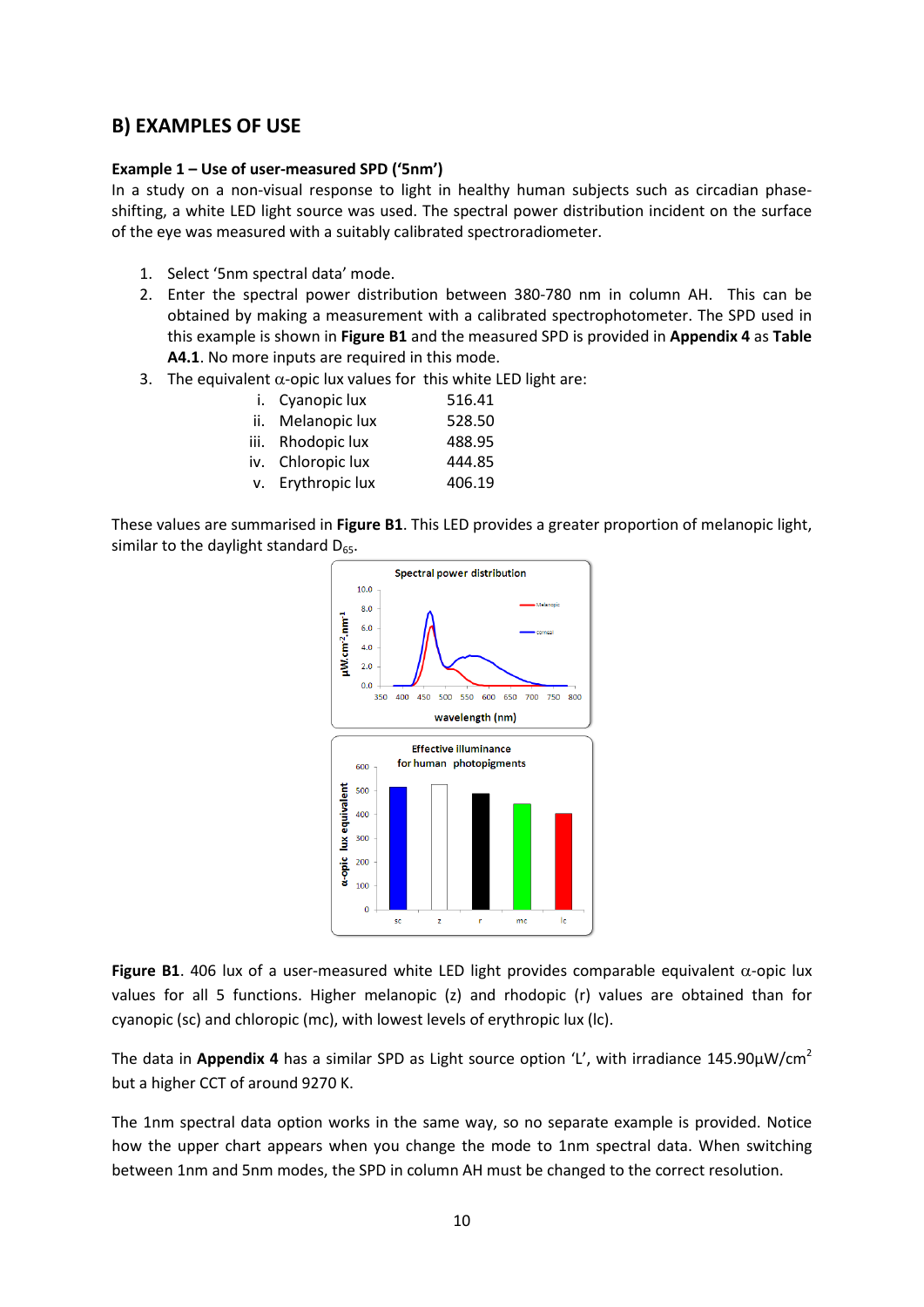#### **Example 2 - Comparison of white light sources ('Approximate')**

Two further studies evaluated the same circadian response to light in human subjects. The first used 1000 lux of incandescent light, the second 1000 lux of fluorescent light. How comparable are these studies?

Answer: We don't know. If it is reasonable, however, to presume the light sources correspond to options 'A' and 'F' closely CIE standard illuminants A and F11 respectively), we can use the model to make an estimate:

- 1. Select 'approximate mode'.
- 2. Select 'A' for light source (incandescent), 'L' for units and enter 1000 for 'Amount' a. For the second column below, simply switch to 'F' for light source (fluorescent)
- 3. Unweighted output values are given as follows:

|                                                         | 'A', incandescent | 'F', fluorescent |
|---------------------------------------------------------|-------------------|------------------|
| i. Power, $\mu$ W/cm <sup>2</sup>                       | 648.76            | 297.03           |
| ii. Photons/cm <sup>2</sup> /s                          | $2.13E+15$        | $8.24E + 14$     |
| iii. Log Quanta                                         | 15.33             | 14.92            |
| 4. Equivalent $\alpha$ -opic lux values are as follows: |                   |                  |

|                   | 'A', incandescent | 'F', fluorescent |
|-------------------|-------------------|------------------|
| i. Cyanopic lux   | 315.89            | 635.21           |
| ii. Melanopic lux | 547.28            | 621.55           |
| iii. Rhodopic lux | 642.81            | 739.02           |
| iv. Chloropic lux | 835.17            | 887.05           |
| v. Erythropic lux | 1001.64           | 961.51           |

# This is summarised in **Figure B2**.



**Figure B2**. Comparison of 1000 lux of incandescent and fluorescent light. Whilst there is little difference in the equivalent  $\alpha$ -opic lux values at longer wavelength (Ic, mc and r), for the melanopic function (z) there is a difference of around 75 equivalent melanopic lux (14% more), and for the cyanopic function (sc) the fluorescent light provides around 320 more equivalent cyanopic lux than incandescent light (more than double). Therefore data from a study using fluorescent light would be expected to have an increased stimulation of blue cone and melanopsin pigments.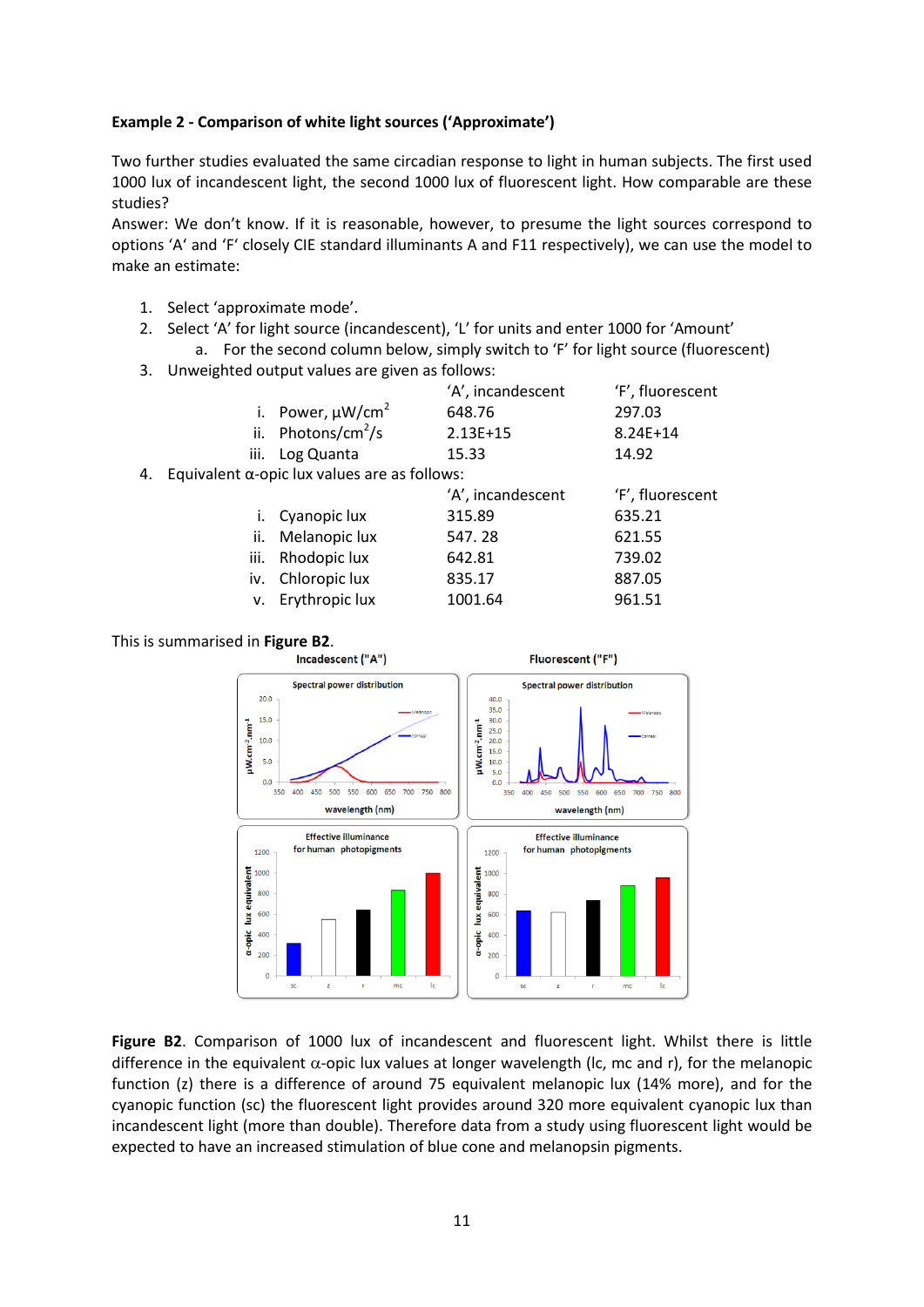#### **Example 3 – Simple light conversion**

A light source passed through a glass monochromatic interference filter is reported to provide 14.5 log quanta of 480 nm narrowband light with a 10 nm FWHM. What is the total output in  $\mu$ W/cm<sup>2</sup>?

- 1. In 'approximate mode', select 'N' for narrowband under 'Light Source'
- 2. Select 'Q' for 'Units' in log quanta
- 3. Enter 14.5 log quanta in section 2 under 'Amount' (14.5 log quanta = 3.16E+14 photons/cm<sup>2</sup>/s).
- 4. In section 3, enter 480 for 'Narrowband peak' to specify peak wavelength in nm and enter 10 nm for 'Narrowband FWHM'.
- 5. Output values are given in section 6 and should read:
	- i. Power,  $\mu$ W/cm<sup>2</sup> 130.87
	- ii. Photons/cm<sup>2</sup>/s  $3.16E+14$
	- iii. Log quanta 14.50

This light source therefore provides 130.87  $\mu$ W/cm<sup>2</sup> in the plane of measurement at that point.

Full and reduced spectral output forms are shown below in **Figure B3**.



**Figure B3**. Spectral power distribution and human retinal photopigment sensitivity of a 14.5 log quanta 480 nm narrowband light source, FWHM = 10 nm. Such a stimulus would clearly activate the melanopic photoreceptor channel (z), but would also produce significant rhodopic activation. Note that the red line is obscured by the blue line, as the melanopic sensitivity function is close to maximal between 450 and 500 nm.

This can be confirmed with simple manual calculations (ignoring spectral distributions):

Radiometric irradiance ≈ 3.16E+14 \* 6.6E-34 \* 3e+8 / 480E-9 \* 1E+6 = 130.35  $\mu$ W/cm<sup>2</sup> The toolbox calculation gives 130.87  $\mu$ W/cm<sup>2</sup>, which is in close agreement with this rough estimate.

In the above estimate 6.6E-34  $*$  3e+8 / 480E-9 = hc/ $\lambda$  converts from quanta/s to W and the factor 1e+6 converts from W/cm<sup>2</sup> to  $\mu$ W/cm<sup>2</sup>.

Photopic illuminance ≈ 130.35 \* V(480 nm) \* 683 \* 1E-6 \* 1E+4 = 124.64 lux (as V(480 nm) ≈ 14%). The toolbox calculation gives 125.67 lux, which is in close agreement with this rough estimate.

1E-6  $*$  1E+4 converts from  $\mu$ W/cm<sup>2</sup> to W/m<sup>2</sup> and V( $\lambda$ )  $*$  683 converts from W/m<sup>2</sup> to lux.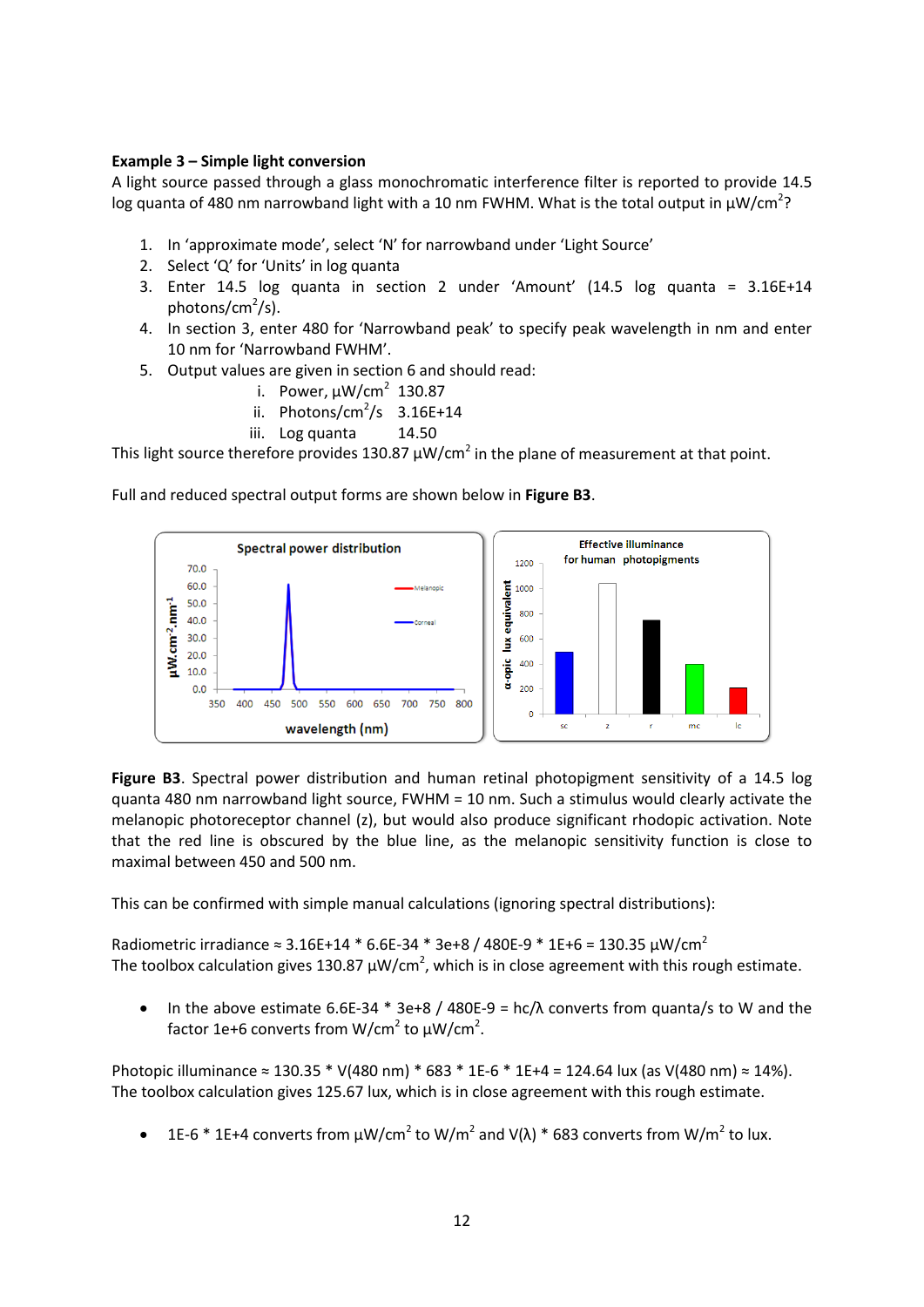# **APPENDIX 1 – EQUIVALENT** α**-OPIC ILLUMINANCE**

Each *equivalent α-opic illuminance* (symbol  $E_{\alpha}$ ; unit: α-opic + lux, lx, lumen per square metre, lm.m<sup>-2</sup>) specifies a photometric quantity related to the spectral power distribution of irradiance  $E_{e,\lambda}(\lambda)$  by the following equation. The absolute sensitivity is identical to photopic illuminance for light with an equal-energy spectral power distribution.

 $E_{\alpha} = K_{\rm m} \int E_{\rm e} \lambda(\lambda) N_{\alpha}(\lambda) d\lambda + \int V(\lambda) d\lambda / \int N_{\alpha}(\lambda) d\lambda$  (A1.1), where

- $\circ$   $\lambda$  is the wavelength of the radiation
- o <sup>K</sup><sup>m</sup> = 683.002 lm/W, the maximum spectral *luminous efficacy*\*
- o <sup>V</sup>(λ) is the *spectral luminous efficacy\** function for photopic vision
- $E_{\rm e, \lambda}(\lambda)$  is the spectral power distribution
- o <sup>N</sup>α(λ) is the α-opic sensitivity curve *with arbitrary normalisation.*

*α* specifies the retinal photopigment for a given organism. For example, the five human variants are:

cyanopic, relating to the s-cone photopigment chloropic, relating to the m-cone photopigment erythropic, relating to the l-cone photopigment rhodopic, relating to rhodopsin melanopic, relating to melanopsin

As  $\int V(\lambda) d\lambda = 106.857$  and choosing to define  $\int N_\alpha(\lambda) d\lambda = 1$ , equation A1.1 can be simplified to an equivalent form to that calculations for photopic lux:

$$
E_{\alpha} = 72\;983.25\int\,E_{e,\lambda}(\lambda)\;N_{\alpha}(\lambda)\;d\lambda\tag{A1.2}
$$

The spectral sensitivity curves  $N_\alpha(\lambda)$  for each of the human photopigments are provided in the worksheet labelled 'Reference' and can be used to calculate *E*<sup>α</sup> using either equations A1.1 or A1.2.

\* For definitions of these terms see the CIE's International Lighting Vocabulary at [eilv.cie.co.at](http://eilv.cie.co.at/)

#### **Previous definitions**

To avoid confusion with 'melanopic illuminance' previously provided [S7], the terminology 'equivalent  $\alpha$ -opic illuminance' should be used. The spectral efficiency function  $N_{z}(\lambda)$  proposed here is essentially proportional to the  $V_z(\lambda)$  of al Enezi et al (2011), however its scaling is different. This has the effect of allowing the newly proposed equivalent melanopic illuminance to be equal to photopic lux, and all other equivalent  $\alpha$ -opic illuminances, for an equal-energy radiator. As the current method also provides smaller and more manageable values under most circumstances we propose that it replaces that outlined in al Enezi et al (2011). Melanopic lux calculated according to the prescription given by Enezi et al (2011) can be converted into **equivalent** melanopic lux, simply by multiplying by 1 / 5.4.

At present there is no adopted international standard; our proposals here originate from suggestions made at the 1st International Workshop on Circadian Neurophysiological Photometry held in Didsbury, Manchester, UK on 10-12 January 2013.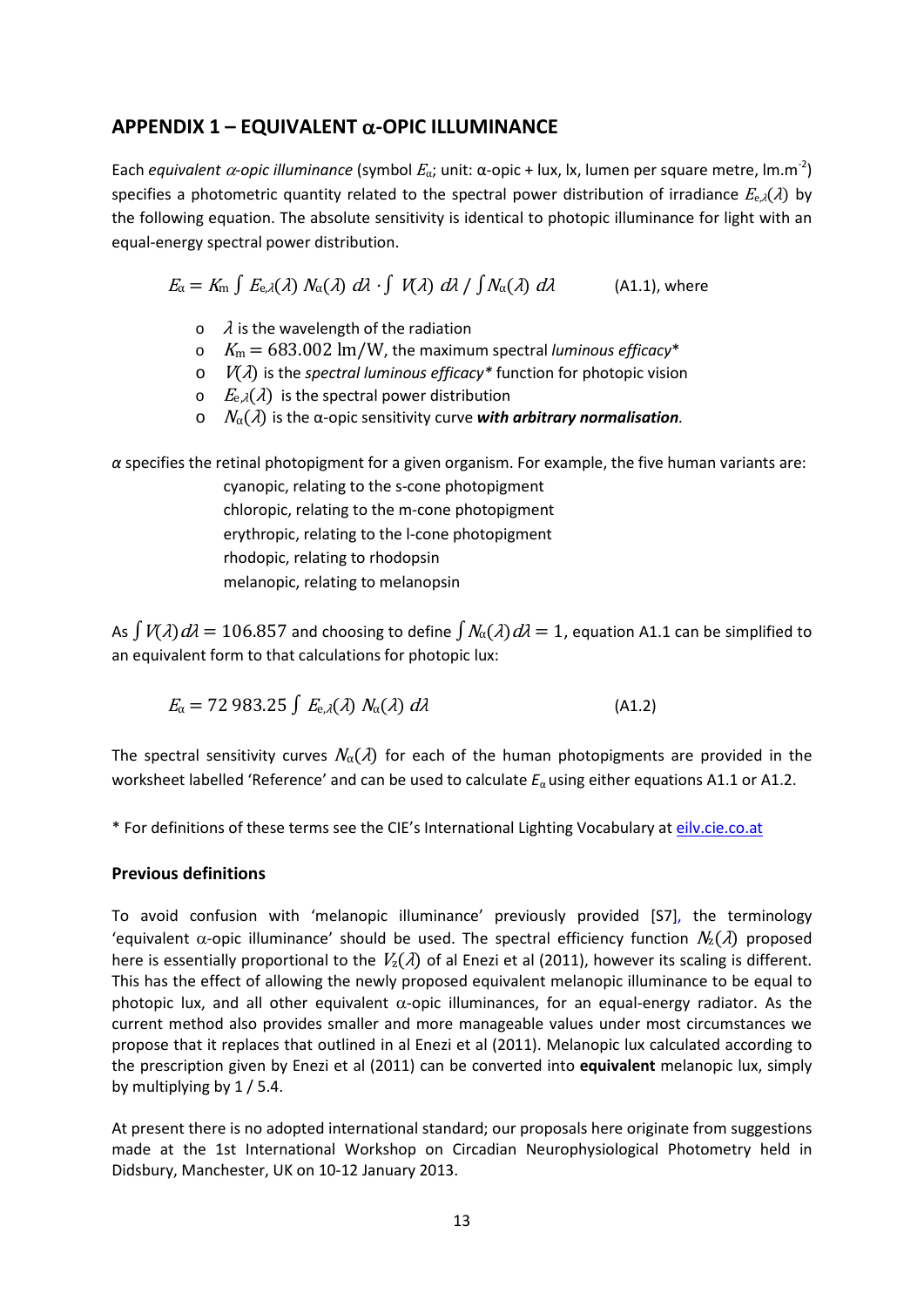### **APPENDIX 2 – PRE-RECEPTORAL FILTERING**

A modified version of the Pokorny and Smith (1997) [S8] lens density function has been used to estimate pre-receptoral filtering based on age and undilated pupil state (Price LLA and Peirson, SN unpublished analysis). The effects of luteal/macular pigment are not included as non-image-forming responses are assumed to originate predominantly outside of the central retina [S9]. This is shown in **Table A2.1** and plotted in **Figure A2.1**. These values are also provided in the worksheet labelled 'Reference' at 5 nm intervals.

| Wavelength | Transmittance |
|------------|---------------|
| (nm)       |               |
| 380        | 0%            |
| 390        | 1%            |
| 400        | 3%            |
| 410        | 8%            |
| 420        | 18%           |
| 430        | 26%           |
| 440        | 33%           |
| 450        | 38%           |
| 460        | 42%           |
| 470        | 46%           |
| 480        | 49%           |
| 490        | 52%           |
| 500        | 54%           |
| 510        | 57%           |
| 520        | 58%           |
| 530        | 60%           |
| 540        | 62%           |
| 550        | 64%           |
| 560        | 66%           |
| 570        | 68%           |
| 580        | 69%           |
| 590        | 71%           |
| 600        | 72%           |
| 610        | 73%           |
| 620        | 74%           |
| 630        | 74%           |
| 640        | 75%           |
| 650        | 76%           |
| 660        | 76%           |
| 670        | 77%           |
| 680        | 77%           |
| 690        | 77%           |
| 700        | 78%           |
| 710        | 78%           |
| 720        | 78%           |
| 730        | 78%           |
| 740        | 78%           |
| 750        | 79%           |
| 760        | 79%           |
| 770        | 79%           |
| 780        | 79%           |
|            |               |

**Table A2.1.** Transmittance values based on a 32 year old standard observer used for lux-equivalent values.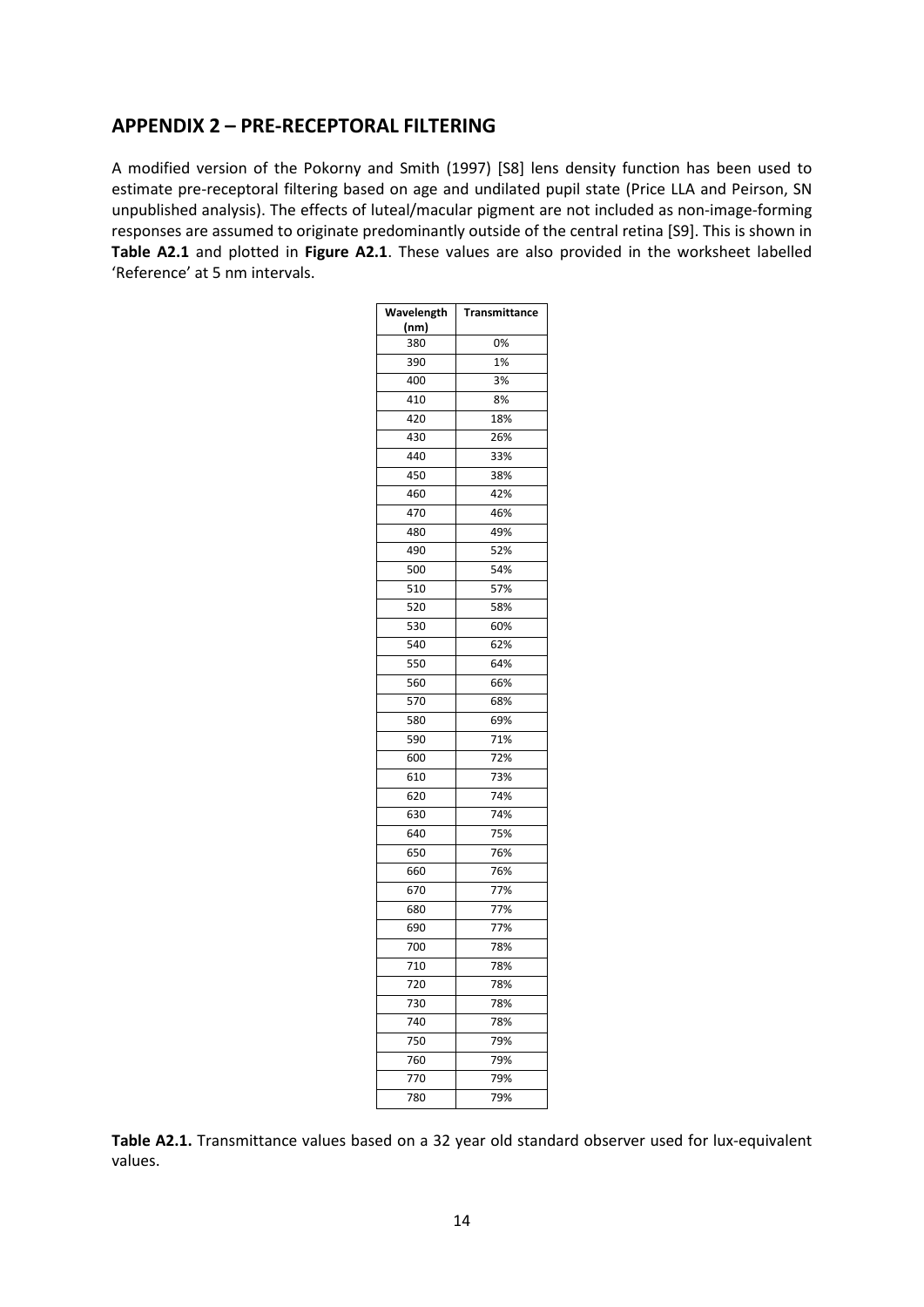

**Figure A2.1**. Comparison of the toolbox model (Price LLA and Peirson, SN unpublished analysis) for standard observer against existing lens transmission models [S10-S14]. The model used herein is broadly comparable across most wavelengths, but does not approach 100% transmission at longer wavelength for consistency with empirically measured lens data.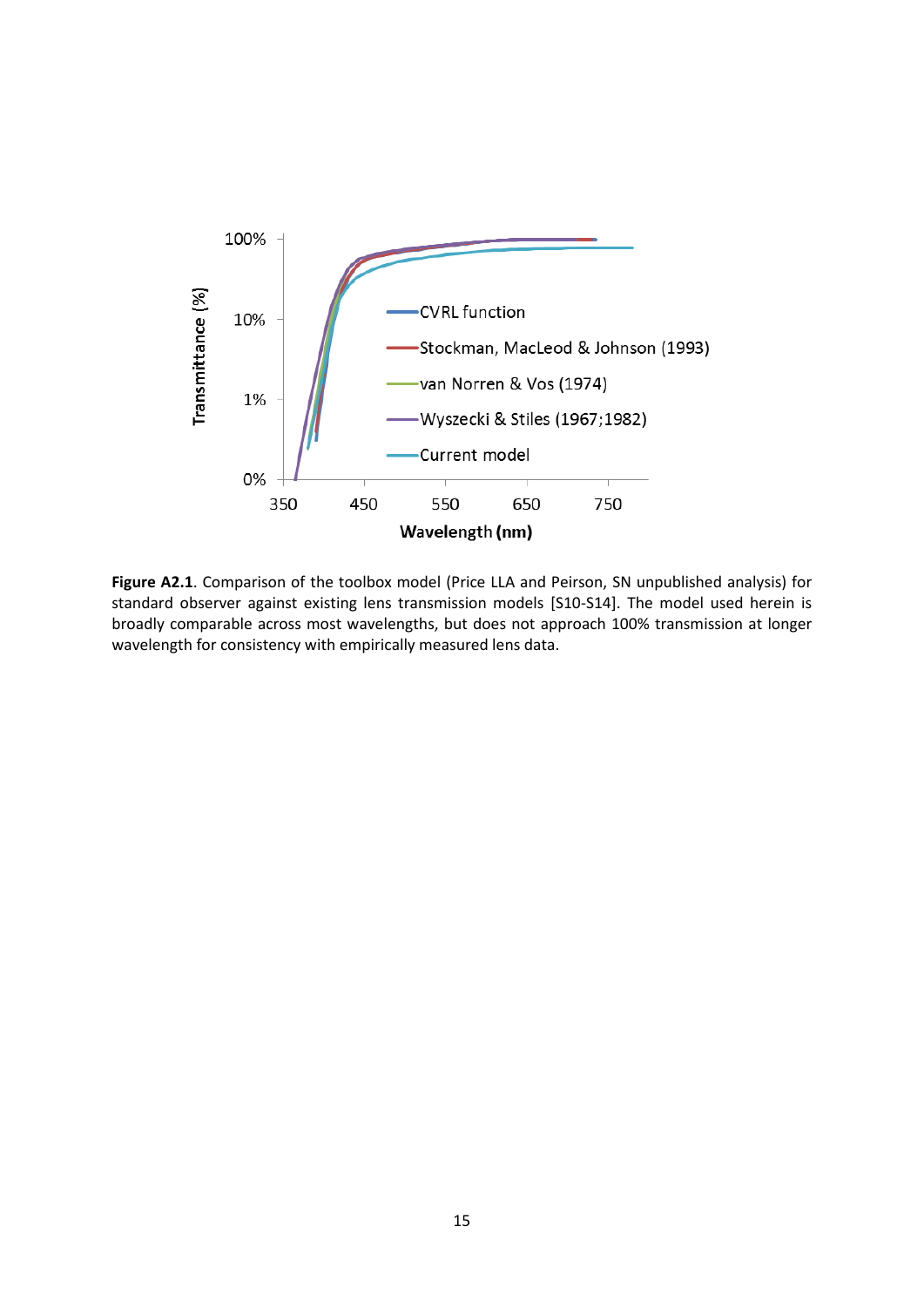### **APPENDIX 3 - TERMINOLOGY**

- **Chloropic**. Relating to human green cone photopigment absorption. Chloropic lux is weighted to a photopigment with  $\lambda_{\text{max}}$  534 nm with pre-receptoral filtering based on a 32 year old standard observer. Chloropic lux is written in full as equivalent chloropic lux and the peak sensitivity is based radiation incident at the retina; this also applies to each of the five lux values mentioned in this appendix (see Standard Observer).
- **Cyanopic**. Relating to human blue cone photopigment absorption. Cyanopic lux is weighted to a photopigment with  $\lambda_{\text{max}}$  420 nm with pre-receptoral filtering based on a 32 year old standard observer.
- **Erythropic**. Relating to human red cone photopigment absorption. Erythropic lux is weighted to a photopigment with  $\lambda_{\text{max}}$  564 nm with pre-receptoral filtering based on a 32 year old standard observer.
- **FWHM**. Full-width half maximum. The wavelength range of the spectral power distribution for a narrowband light source, based on the width of the SPD at half maximum.
- **Melanopic**. Relating to human melanopsin photopigment absorption. Melanopic lux is weighted to a photopigment with  $\lambda_{\text{max}}$  480 nm with pre-receptoral filtering based on a 32 year old standard observer (see Appendix 1 for comments about previous definitions).
- **Rhodopic**. Relating to rod photopigment absorption. Rhodopic lux is weighted to  $\lambda_{\text{max}}$  498 nm with pre-receptoral filtering based on a 32 year old standard observer.
- **SPD**. Spectral Power Distribution. For most calculations SPDs are considered as relative spectral power distributions (RSPD), that is, normalised so that the total power = 100%.
- **Standard observer**. When defining standard measures, pre-receptoral filtering is based on that from a 32-year old. This is based on lens values from Pokorny and Smith (1997) [S8], Wyszecki and Stiles (1967; 1982) [S13-14] using the average age from Stiles and Burch (1955, 1959) [S15- 16], being similar to the ages of the studies which informed the lux in Gibson and Tyndall (1923) [S17]. For the calculation of equivalent lux values, a dilated pupil (>7mm) is assumed.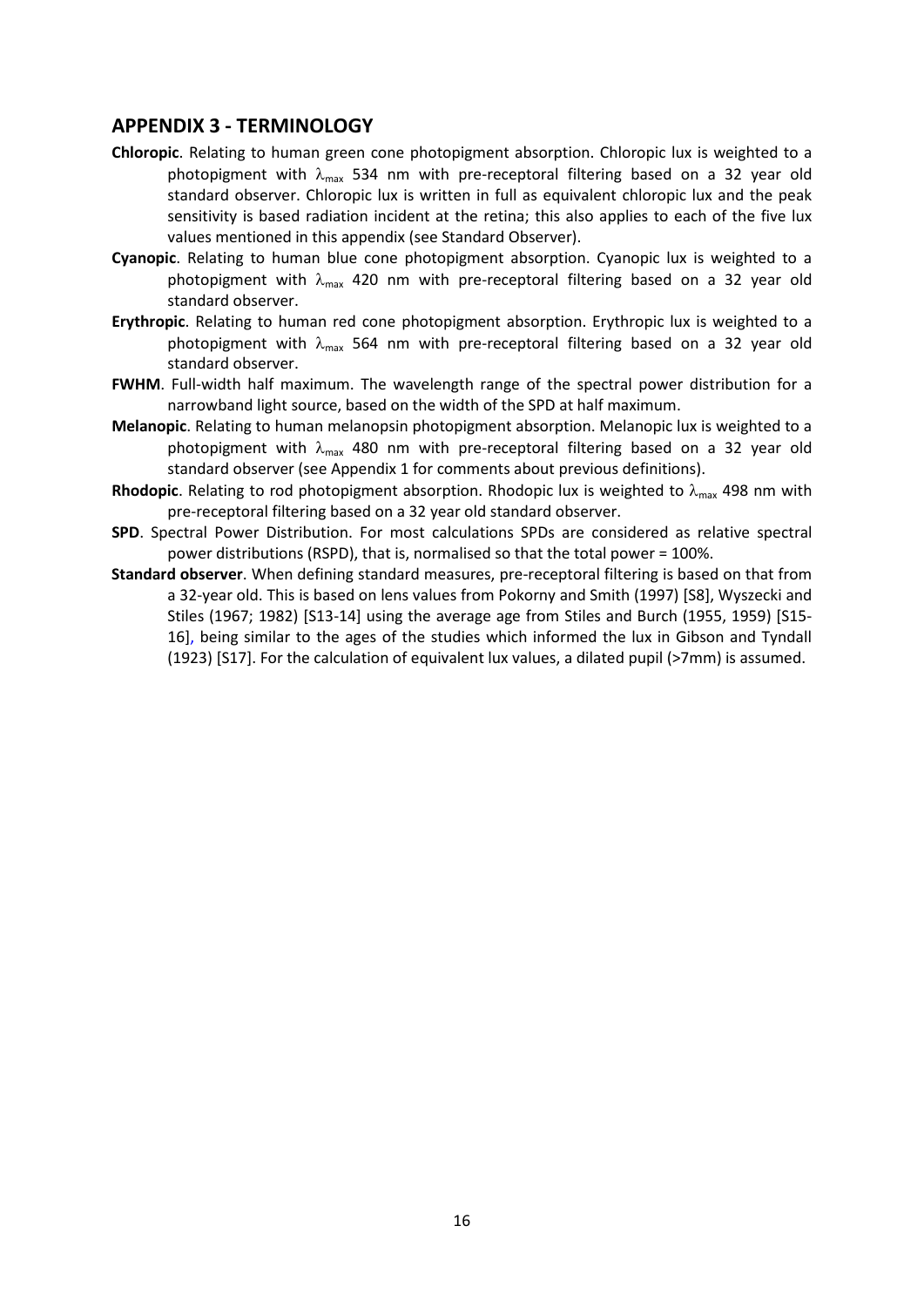# **APPENDIX 4 – SAMPLE SPECTRAL POWER DISTRIBUTION**

A sample white light LED spectral power distribution is provided below as a 'user-measured' SPD

| nm  | $\mu$ W/cm $^2$ |
|-----|-----------------|
| 380 | 0.0000          |
| 385 | 0.0000          |
| 390 | 0.0000          |
| 395 | 0.0000          |
| 400 | 0.0000          |
| 405 | 0.0000          |
| 410 | 0.0000          |
| 415 | 0.0000          |
| 420 | 0.0000          |
| 425 | 0.2799          |
| 430 | 0.8876          |
| 435 | 1.7512          |
| 440 | 2.5931          |
| 445 | 3.7628          |
| 450 | 5.1954          |
| 455 | 6.6186          |
| 460 | 7.5093          |
| 465 | 7.7596          |
| 470 | 7.2658          |
| 475 | 5.7131          |
| 480 | 4.3449          |
| 485 | 3.4551          |
| 490 | 2.6055          |
| 495 | 2.1620          |
| 500 | 1.9609          |
| 505 | 1.9174          |
| 510 | 2.0548          |
| 515 | 2.2236          |
| 520 | 2.4649          |
| 525 | 2.6825          |
| 530 | 2.8380          |
| 535 | 2.9276          |
| 540 | 2.9996          |
| 545 | 2.9669          |
| 550 | 3.0781          |
| 555 | 3.1630          |
| 560 | 3.1342          |
| 565 | 3.1400          |
| 570 | 3.1209          |
| 575 | 3.1232          |
| 580 | 3.0818          |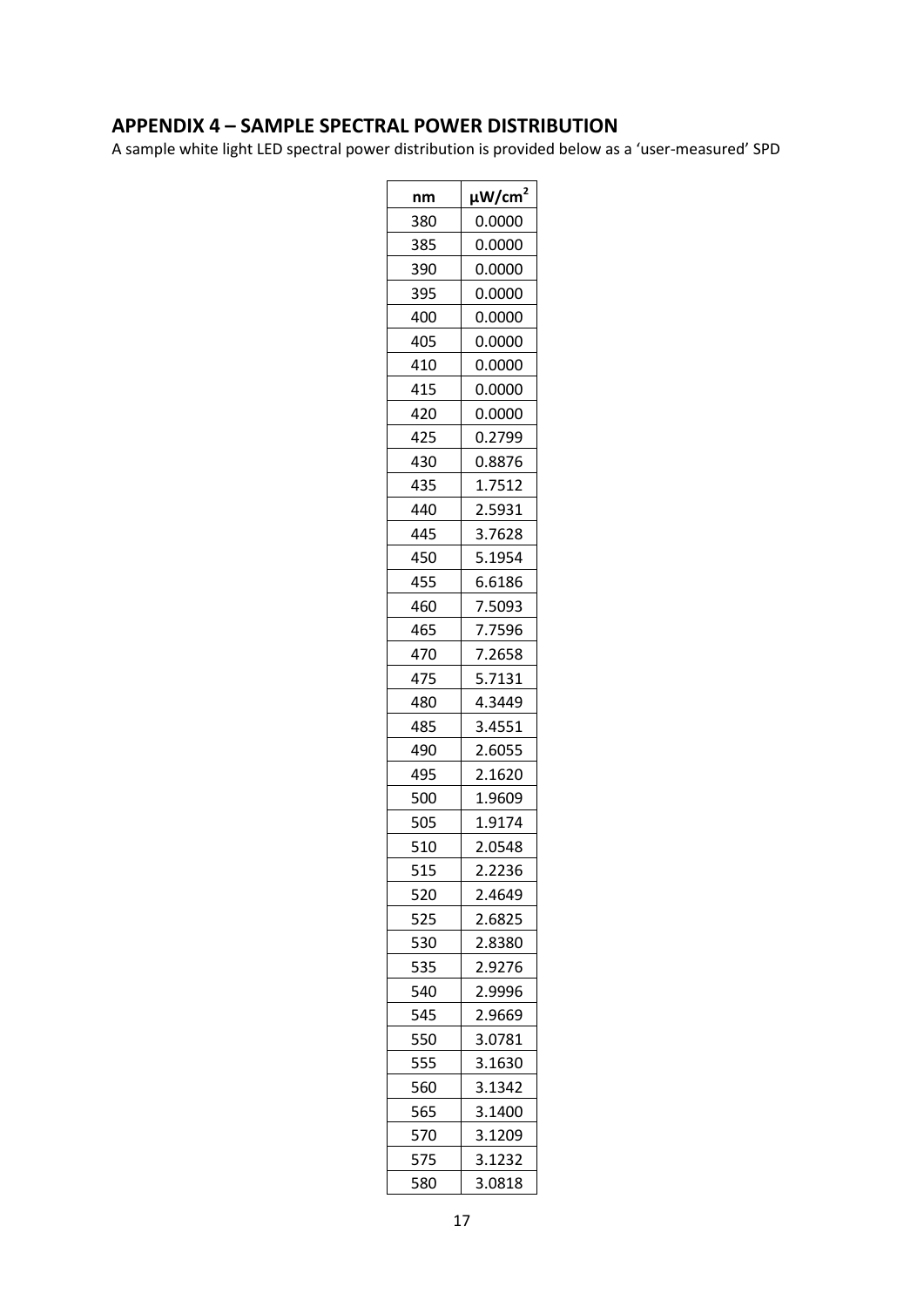| 585 | 2.9267 |
|-----|--------|
| 590 | 2.8229 |
| 595 | 2.7252 |
| 600 | 2.6054 |
| 605 | 2.4744 |
| 610 | 2.3689 |
| 615 | 2.1703 |
| 620 | 2.0266 |
| 625 | 1.8683 |
| 630 | 1.7604 |
| 635 | 1.6256 |
| 640 | 1.4568 |
| 645 | 1.3488 |
| 650 | 1.2303 |
| 655 | 1.1009 |
| 660 | 0.9818 |
| 665 | 0.8947 |
| 670 | 0.7771 |
| 675 | 0.6953 |
| 680 | 0.6172 |
|     |        |
| 685 | 0.5137 |
| 690 | 0.4412 |
| 695 | 0.4271 |
| 700 | 0.3095 |
| 705 | 0.2595 |
| 710 | 0.2105 |
| 715 | 0.1684 |
| 720 | 0.1237 |
| 725 | 0.0911 |
| 730 | 0.0693 |
| 735 | 0.0308 |
| 740 | 0.0000 |
| 745 | 0.0000 |
| 750 | 0.0000 |
| 755 | 0.0000 |
| 760 | 0.0000 |
| 765 | 0.0000 |
| 770 | 0.0000 |
| 775 | 0.0000 |

**Table A4.1.** The spectral power distribution of the cool white LED (CCT ≈ 9500 K) for **Example B1**.